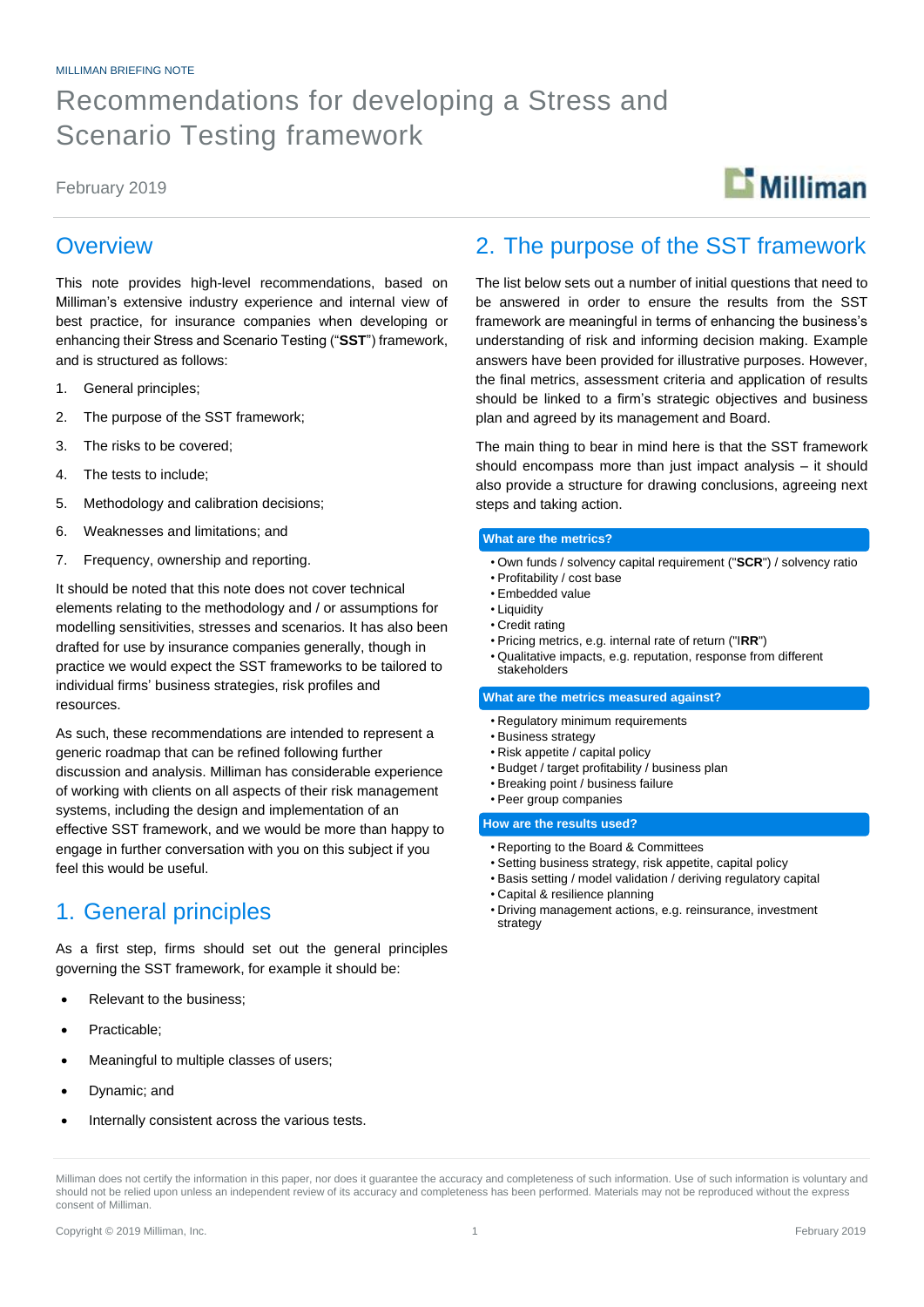### 3. The risks to be covered

The SST framework should cover all areas of uncertainty<sup>1</sup> that could materially affect the metrics and results identified above, and hence the firm's ability to meet its strategic objectives and / or deliver the business plan. These areas of uncertainty include both existing material risks, financial and non-financial, and new or increasing risks expected to emerge over the business planning period.

Potential management actions associated with each risk should also be considered at this stage, with a view to assessing the availability of these actions in stressed conditions, their effectiveness, and any downside to their application.

It is important to differentiate between risks that are:

- Controllable vs. non-controllable;
- Idiosyncratic vs. systemic; and
- Threats vs. opportunities.

It may also be beneficial to consider the different causes or drivers of risks as a means to assess the likelihood of risks, their interaction and any second order impacts.

The list below provides some examples of risks, risk variables, and associated management actions.



#### 4. The tests to include

Having established general principles, the purpose of the SST framework and the risks it needs to cover (as set out in steps 1 to 3 above), the next step should be to determine the tests to include.

Most SST frameworks will comprise four categories of testing:

- **Sensitivity testing** is used to identify how sensitive the business is to small changes in key variables over a short timeframe (1 day to 1 year). Typical applications include model validation, assumption setting and business forecasting.
- **Scenario testing** is used to investigate the potential effect of alternative conditions or circumstances in relation to a firm or its external environment, which could plausibly arise over the business planning period or medium term. This would be expected to form part of a firm's ORSA process, with consideration given to:
	- o likelihood;
	- o single vs. multi-factor shocks;
	- o instantaneous shocks vs. sustained stresses;
	- o post-stress assumptions, for example recovery rates;
	- o second order impacts, for example operational implications; and
	- o changes to policyholder behaviour and / or management actions.
- **Stress testing** is used to analyse the impact of severe risk events or material deteriorations in experience, typically in relation to a single risk and between a 1-in-50 and 1-in-200 year level. This category of testing would be expected to cover all material quantifiable risks to which a firm is exposed and inform its regulatory capital requirements. Certain stress tests may go further than those for regulatory capital purposes, for example by considering not only the impact on own funds but also changes to the risk margin and SCR.
- **Reverse stress testing** is used to investigate the extreme and hopefully improbable events or circumstances that would lead to challenges to, or failure of, the business

 $\overline{a}$ <sup>1</sup> It is worth noting that some areas of uncertainty may not be readily quantifiable, in which case it may be more appropriate to investigate risks by alternative means.

Milliman does not certify the information in this paper, nor does it guarantee the accuracy and completeness of such information. Use of such information is voluntary and should not be relied upon unless an independent review of its accuracy and completeness has been performed. Materials may not be reproduced without the express consent of Milliman.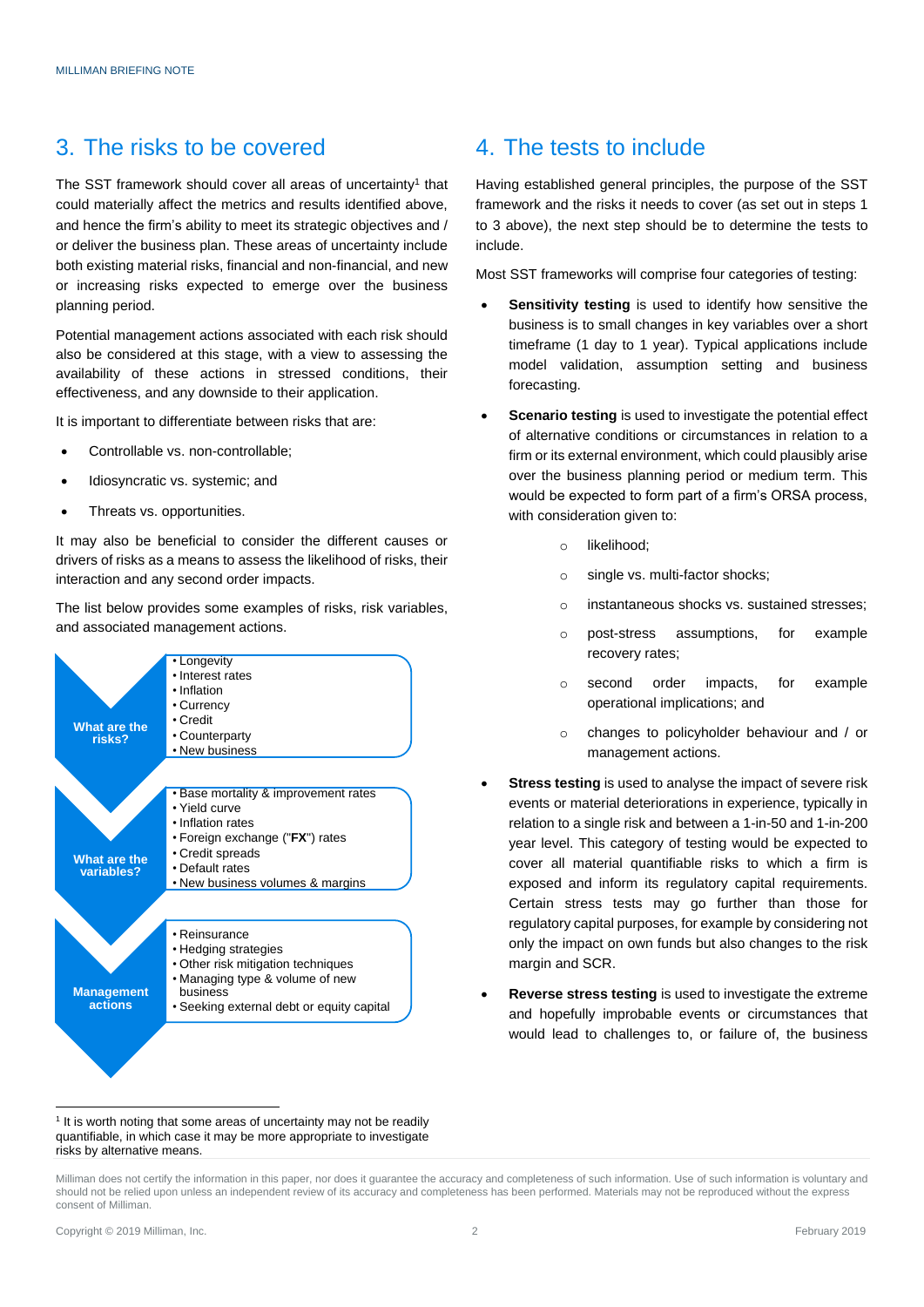model. As with scenario testing, this would be expected to form part of a firm's ORSA process.

It is important that all tests performed tell you something useful about the business. As the universe of potential tests is enormous and the resources that can be dedicated to SST will always be limited, you won't be able to investigate everything. Rather there needs to be a mechanism by which the key stresses and scenarios are identified and prioritised, and a balance is struck between the tests included being comprehensive, and being relevant and manageable.

## 5. Methodology and calibration decisions

Determining the methodology and calibration to apply for each test requires careful consideration, and a number of areas are worth mentioning in particular:

- Consideration should be given to what level of granularity is appropriate. For example, should changes to interest rates vary by term, will a parallel shift in the yield curve suffice or should both be used?
- To allow different risks to be ranked and compared, the degree of movement applied to a particular variable should be consistent across different sensitivity or stress tests within the same exercise. This happens already for the SCR calculation, but may also be useful at other probability levels.
- In order to identify any asymmetry and / or non-linearity, for example in relation to interest rate and longevity movements, sensitivity tests will need to be two-sided (i.e. favourable and non-favourable) and multi-level (i.e. different levels of change).
- When assessing the impact of stresses and scenarios on the financial position, the firm must decide what basis or balance sheet to consider, for example Solvency II Pillar 1 or ORSA (which might have a different risk margin calculation).
- For feasibility, high level assumptions, for example the assumption that markets are perfectly correlated, are likely to be required for most stresses and these will need to be documented.
- Model complexity can vary considerably, and the firm will therefore need to consider what simplifications or heuristic techniques may be applied, and whether simple spreadsheet models, proxy models (for example, Least

Squares Monte Carlo) or full actuarial models are most appropriate, for the different types of tests.

### 6. Weaknesses and limitations

Any gaps or weaknesses of the SST framework, for example risks that aren't covered, areas of material uncertainty or applications to which it is unsuitable, should be clearly communicated and documented. A list of planned developments and improvements should also be logged, with details of agreed delivery dates and responsible individuals.

Regular reviews of the SST framework to identify new weaknesses and limitations, and to check that any previously requested development has been implemented satisfactorily, should be conducted. For example, this might be carried out by the Risk Committee on an annual basis.

## 7. Frequency, ownership and reporting

The frequency with which the various tests are performed would normally be driven by their application. For example, certain sensitivity and stress tests are likely to be conducted monthly or quarterly to feed into normal risk monitoring and valuation processes, while other scenario and reverse stress tests may be limited to an ad-hoc or annual basis, as part of the ORSA and business planning processes.

It may also be useful for the SST to have a multi-year cycle, for example with some of the tests run every other year.

Roles and responsibilities relating to the individual tests should be clearly defined – who is responsible for performing, reviewing and approving the test results, and who uses them and how? More widely, the SST framework as a whole should have an owner and a range of individuals responsible for providing input to its development and maintenance.

The Risk Committee would be expected to be prominently involved, steering the process from design through to delivery and challenging the scope and coverage, assessment criteria, and findings and conclusions. The Board would also be expected to review and challenge the results. Clear reporting lines should be set out, for example results might first be reported by the Risk Function to the Risk Committee, with immediate escalation to the Board in the incidence of breaches in risk appetite or tolerance limits.

Milliman does not certify the information in this paper, nor does it guarantee the accuracy and completeness of such information. Use of such information is voluntary and should not be relied upon unless an independent review of its accuracy and completeness has been performed. Materials may not be reproduced without the express consent of Milliman.